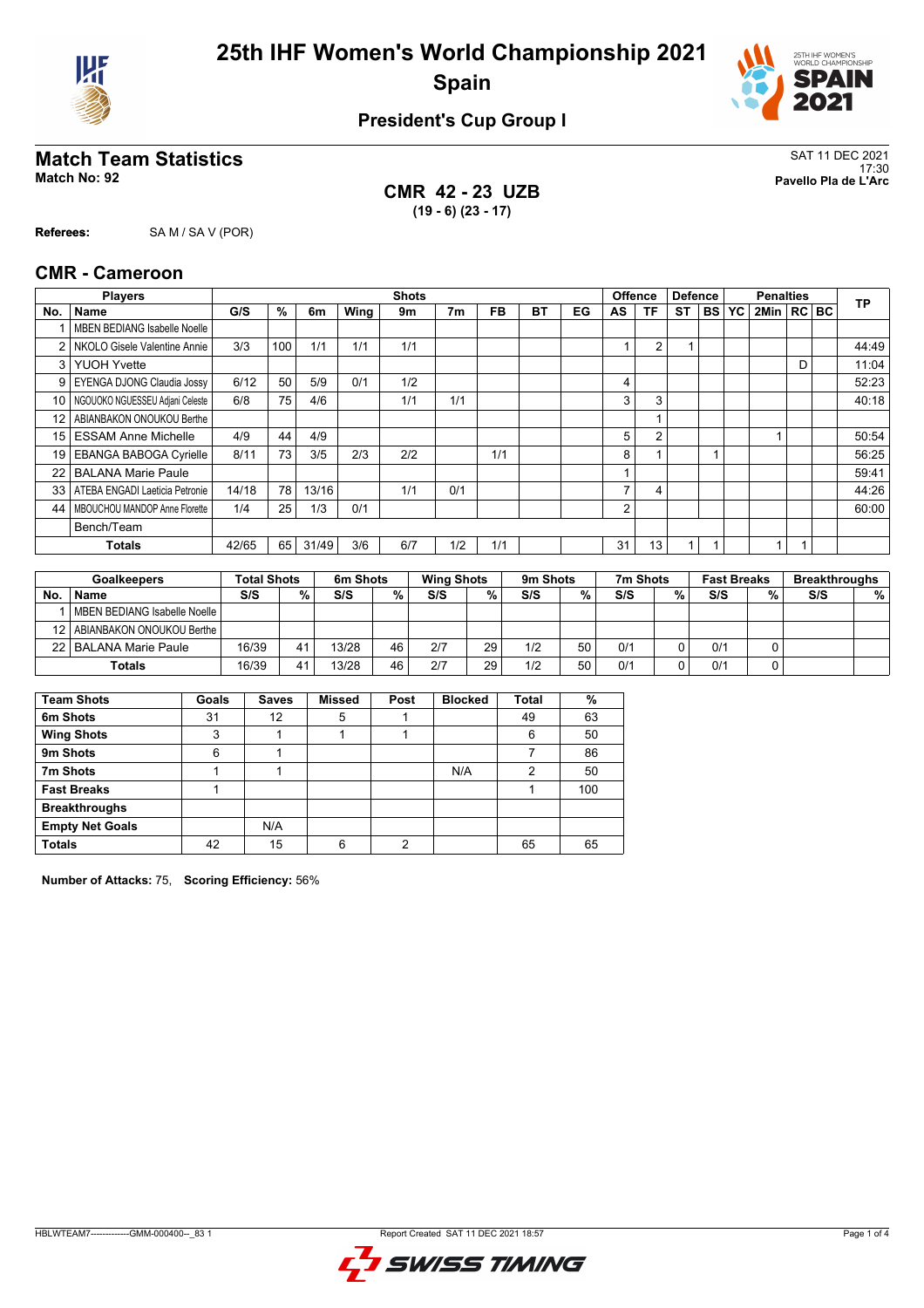

# **25th IHF Women's World Championship 2021 Spain**



## **President's Cup Group I**

#### **Match Team Statistics** SAT 11 DEC 2021 17:30 **Match No: 92 Pavello Pla de L'Arc**

**CMR 42 - 23 UZB (19 - 6) (23 - 17)**

**Players**

**Referees:** SA M / SA V (POR)

#### **CMR - Cameroon**

#### **Shots Distribution**

| Goals / Shots    |           |          |                    |     |                  |                    |                       |                       |                    |     |
|------------------|-----------|----------|--------------------|-----|------------------|--------------------|-----------------------|-----------------------|--------------------|-----|
| 1 MBEN BEDIANG I | 2 NKOLO G | 3 YUOH Y |                    |     | 9 EYENGA DJONG C |                    | 10 NGOUOKO NGUESSEU A | 12 ABIANBAKON ONOUKOU | 15 ESSAM A         |     |
|                  |           | 1/1      | 1/1                | 0/1 |                  | 1/1                |                       |                       | 1/1                |     |
|                  |           | 1/1 ■ ■  | 1/3                | 1/2 | 1/1<br>.         | 1/1                | $1/1$                 |                       |                    | 2/4 |
|                  |           | 1/1      | $\blacksquare$ 2/2 |     |                  | $\blacksquare$ 2/2 | $1/1$ $\blacksquare$  |                       | $\blacksquare$ 1/2 |     |
|                  |           |          | 2-Missed           |     |                  | 1-Missed 1-Post    |                       |                       | 2-Missed           |     |

|                    |     | 19 EBANGA BABOGA C 22 BALANA M |     |     | 33 ATEBA ENGADI L | 44 MBOUCHOU MANDOP A |  |
|--------------------|-----|--------------------------------|-----|-----|-------------------|----------------------|--|
|                    |     |                                |     |     |                   |                      |  |
| $\blacksquare$ 0/1 |     |                                | 1/3 | 1/2 | 2/3               | 0/1                  |  |
| $\blacksquare$ 2/2 | רור |                                | 6/6 |     | 2/2               | 1/2                  |  |
| 1-Missed           |     |                                |     |     |                   | 1-Post               |  |





Saves / Shots

|     | 0/3 |     |
|-----|-----|-----|
| 5/9 | 4/4 | 1/5 |
| 1/3 |     | 2/5 |

| 1 MBEN BEDIANG I |  |                         |
|------------------|--|-------------------------|
|                  |  |                         |
|                  |  |                         |
|                  |  | 12 ARIANRAKON ONOLIKOLI |

| 22 BALANA M |                  |                  |
|-------------|------------------|------------------|
| 1/7         | $\overline{0/3}$ | $\overline{1/2}$ |

 $\begin{array}{|c|c|c|c|}\n\hline\n5/9 & 4/4 & 1/5 \\
\hline\n1/3 & 2/5 & \hline\n\end{array}$ 1/3 2/5

Я t

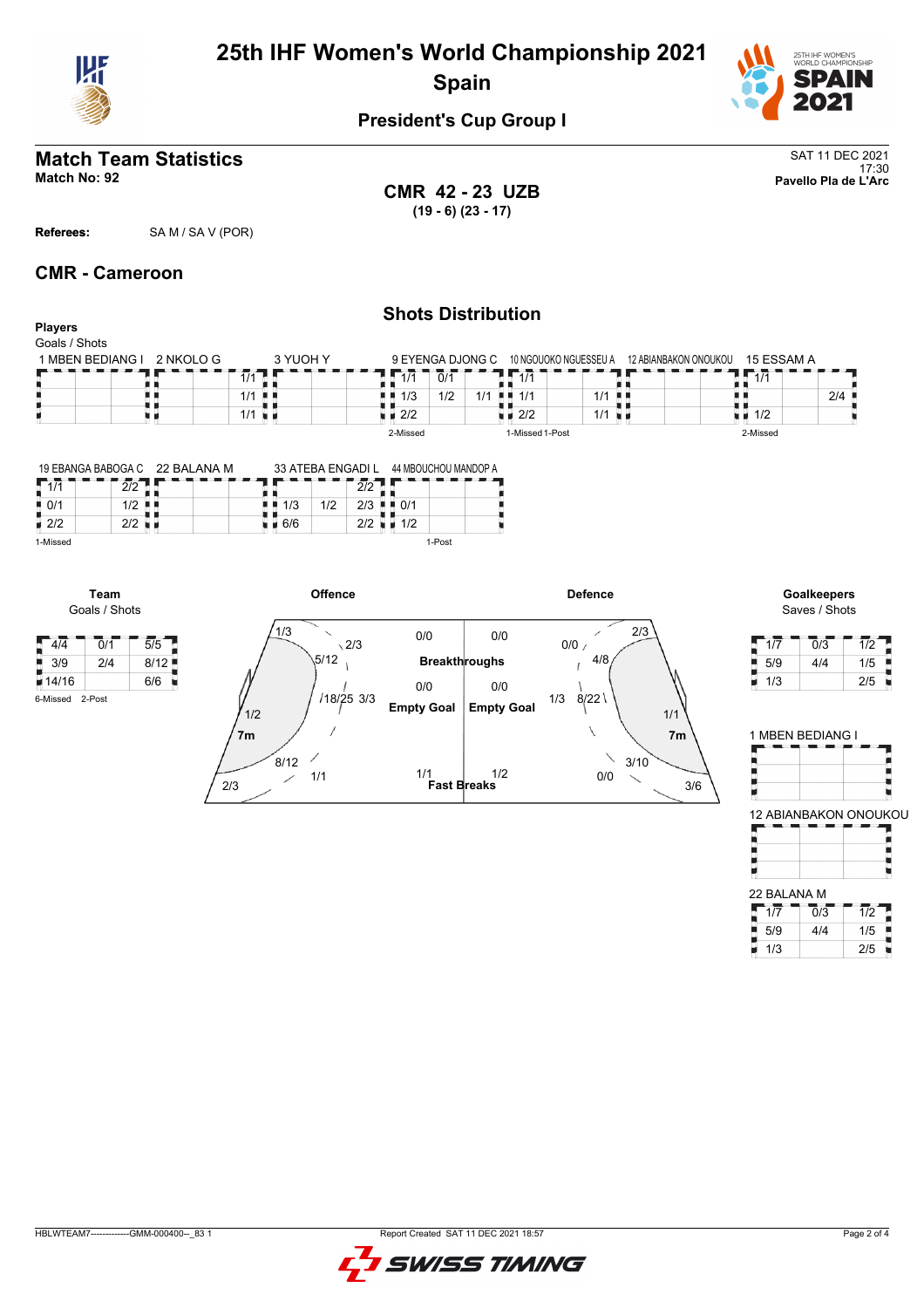



## **President's Cup Group I**

## **Match Team Statistics** SAT 11 DEC 2021

**CMR 42 - 23 UZB (19 - 6) (23 - 17)**

17:30 **Match No: 92 Pavello Pla de L'Arc**

**Referees:** SA M / SA V (POR)

**UZB - Uzbekistan**

|                | <b>Players</b>                 |       | <b>Shots</b> |       |      |     |                |           | <b>Offence</b><br><b>Defence</b> |    |                | <b>Penalties</b> |                |           |           | <b>TP</b>      |  |  |       |
|----------------|--------------------------------|-------|--------------|-------|------|-----|----------------|-----------|----------------------------------|----|----------------|------------------|----------------|-----------|-----------|----------------|--|--|-------|
| No.            | <b>Name</b>                    | G/S   | %            | 6m    | Wing | 9m  | 7 <sub>m</sub> | <b>FB</b> | <b>BT</b>                        | EG | AS             | <b>TF</b>        | <b>ST</b>      | <b>BS</b> | <b>YC</b> | 2Min   RC   BC |  |  |       |
|                | <b>SULTONOVA Sarvinoz</b>      |       |              |       |      |     |                |           |                                  |    |                |                  |                |           |           |                |  |  | 13:23 |
| $\overline{2}$ | KHUDOYKULOVA Madina            | 1/5   | 20           | 0/4   |      |     | 1/1            |           |                                  |    | $\overline{2}$ | 4                |                |           |           |                |  |  | 37:22 |
| 3              | MUKHAMADOVA Mekhriniso         | 0/1   | $\Omega$     | 0/1   |      |     |                |           |                                  |    |                |                  |                |           |           |                |  |  | 19:33 |
| 4              | SAFAROVA Khusniya              |       |              |       |      |     |                |           |                                  |    |                |                  |                |           |           |                |  |  | 5:11  |
| 5              | <b>BOTIROVA Zukhra</b>         |       |              |       |      |     |                |           |                                  |    |                |                  |                |           |           |                |  |  | 4:39  |
| 6              | MIRZAEVA Zilola                | 3/3   | 100          | 3/3   |      |     |                |           |                                  |    | $\overline{2}$ |                  |                |           |           |                |  |  | 26:48 |
| 7              | YUSUPOVA Nargiza               | 3/4   | 75           | 3/4   |      |     |                |           |                                  |    |                |                  |                |           |           |                |  |  | 46:36 |
| 8              | MUSTAFAEVA Anastasiya          | 1/1   | 100          |       | 1/1  |     |                |           |                                  |    |                | 2                | $\overline{1}$ |           |           |                |  |  | 21:23 |
| 9              | ALLAYAROVA Zakhro              | 2/4   | 50           | 0/1   | 2/3  |     |                |           |                                  |    |                | 2                |                |           |           |                |  |  | 35:10 |
| 10             | SULTANOVA Dilnoza              | 0/1   | $\Omega$     | 0/1   |      |     |                |           |                                  |    |                |                  |                |           |           |                |  |  | 23:10 |
| 11             | RAZAKBERGENOVA Sevara          | 0/2   | $\mathbf{0}$ | 0/1   |      | 0/1 |                |           |                                  |    | $\overline{2}$ | $\overline{2}$   |                |           |           |                |  |  | 18:41 |
| 12             | MAMIROVA Turoyim               |       |              |       |      |     |                |           |                                  |    |                |                  |                |           |           |                |  |  | 46:37 |
| 13             | OBIDJONOVA Charos              | 0/2   | $\Omega$     | 0/2   |      |     |                |           |                                  |    |                |                  |                |           |           |                |  |  | 14:31 |
| 14             | <b>BAHROMOVA Dilbarhon</b>     | 6/14  | 43           | 5/12  |      | 1/1 |                | 0/1       |                                  |    |                | 3                | $\overline{2}$ |           |           |                |  |  | 31:24 |
| 15             | ABDUMANNONOVA Oyazimkhon       | 5/12  | 42           | 4/9   | 1/2  | 0/1 |                |           |                                  |    | $\overline{2}$ | 2                |                |           |           |                |  |  | 27:04 |
| 17             | <b>VOSILJONOVA Maftunakhon</b> | 2/6   | 33           | 0/2   | 1/3  |     |                | 1/1       |                                  |    |                | 3                |                |           |           |                |  |  | 48:28 |
|                | Bench/Team                     |       |              |       |      |     |                |           |                                  |    |                |                  |                |           |           |                |  |  |       |
|                | <b>Totals</b>                  | 23/55 | 42           | 15/40 | 5/9  | 1/3 | 1/1            | 1/2       |                                  |    | 11             | 22               | 3              |           |           | 3              |  |  |       |

|           | <b>Goalkeepers</b>    | <b>Total Shots</b> |      | 6m Shots |    | <b>Wing Shots</b> |    | 9m Shots |    | 7m Shots |    | <b>Fast Breaks</b> |   | <b>Breakthroughs</b> |   |
|-----------|-----------------------|--------------------|------|----------|----|-------------------|----|----------|----|----------|----|--------------------|---|----------------------|---|
| <b>No</b> | <b>Name</b>           | S/S                | $\%$ | S/S      | %  | S/S               | %  | S/S      | %  | S/S      | %  | S/S                | % | S/S                  | % |
|           | SULTONOVA Sarvinoz    | 1/11               |      | 1/9      |    |                   |    | 0/2      | 0  |          |    |                    |   |                      |   |
|           | 12   MAMIROVA Turovim | 14/46              | 30   | 11/34    | 32 | 1/4               | 25 | 1/5      | 20 | 1/2      | 50 | 0/1                |   |                      |   |
|           | <b>Totals</b>         | 15/57              | 26   | 12/43    | 28 | 1/4               | 25 | 1/7      | 14 | 1/2      | 50 | 0/1                |   |                      |   |

| <b>Team Shots</b>      | Goals | <b>Saves</b> | <b>Missed</b> | Post | <b>Blocked</b> | Total | %   |
|------------------------|-------|--------------|---------------|------|----------------|-------|-----|
| 6m Shots               | 15    | 13           | 6             | 5    |                | 40    | 38  |
| <b>Wing Shots</b>      | 5     | 2            | 2             |      |                | 9     | 56  |
| 9m Shots               |       |              |               |      |                | 3     | 33  |
| 7m Shots               |       |              |               |      | N/A            |       | 100 |
| <b>Fast Breaks</b>     |       |              |               |      |                | 2     | 50  |
| <b>Breakthroughs</b>   |       |              |               |      |                |       |     |
| <b>Empty Net Goals</b> |       | N/A          |               |      |                |       |     |
| <b>Totals</b>          | 23    | 16           | R             |      |                | 55    | 42  |

**Number of Attacks:** 75, **Scoring Efficiency:** 31%